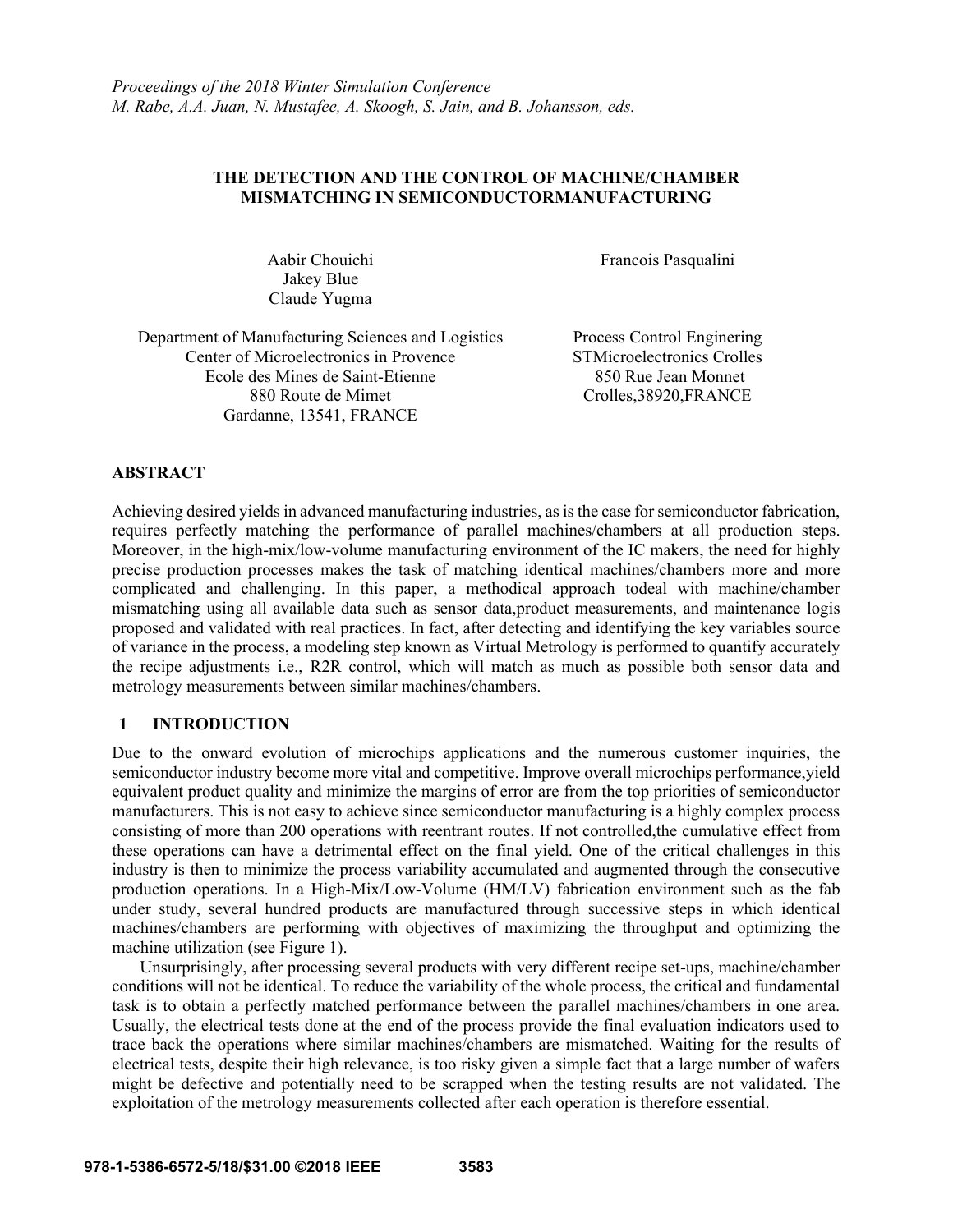In the studied fab, the major approach of calibrating the mismatched metrology measurements is through the Run-to-Run (R2R) control loops. For example, in order to match the post-etching metrologies from two machines, the process time is often regulated from one lot to another. However, the effect of R2R regulators is limited. Some mismatching cases have been detected and should be investigated given the required high precision of the production operations.



Figure 1:Schematic representation of parallel tools.

This article presents a methodology for tracing the mismatching issue back to its root causes to find out the key machine parameters where the problem comes from and control them correctly. The rest of this paper is structured as follows: in Section 2, the literature related to machine/chamber mismatching and which is presenting some statistical methods used to deal with it will be reviewed. Then, the proposed methodology is described in Section 3.In Section 4, a real case study illustrating the approach is presented followed by the concluding remarks in Section 5.

### **2 LITERATURE REVIEW**

The problem of matching machines/chambers can be divided into two main axes:The identification of any variations between identical machines/chambers using all available data and the correction of the mismatching detected addressing its root causes. The detection part has been treated and handled in several works according to the problem domains.

A classical approach proposed by Davis and Lian(2005) is to use only machine sensor readings. Principal Component Analysis (PCA) was performed on the collected data to compare the component scores between studied machines/chambers and to identify the parameters source of any detected mismatching. Being the most popular dimension reduction method, PCA does not guarantee a good separation between classes since the objective is to retain as much variance as possible on the principal components.

For the same purpose, a more adapted method to the problem was adopted by Cherry and Qin (2008). In fact, Fisher Discriminant Analysis (FDA) was applied to differentiate the classes of product quality data from different machines or chambers. Preventive Maintenance (PM) was then proposed to calibrate the mismatching machines/chambers. However, FDA requires fundamental assumptions related to the data distribution which might restrict its applicability. As an alternative, non-linear approaches, such as Kernel Discriminant Analysis, were proposed by You et al. (2011) but are considered as difficult to implement especially on the data with small sample sizes.

To fix the problems related to data distribution, Zhu and Martinez (2006) have chosen to approximate the distribution of each class with a mixture of Gaussians before applying FDA. The major difficulty of this method is to determine the optimal number of Gaussians per class. This meets the initial need for class separation but may distort the equipment parameters retained as main contributors since the distance between the created subclasses is also maximized.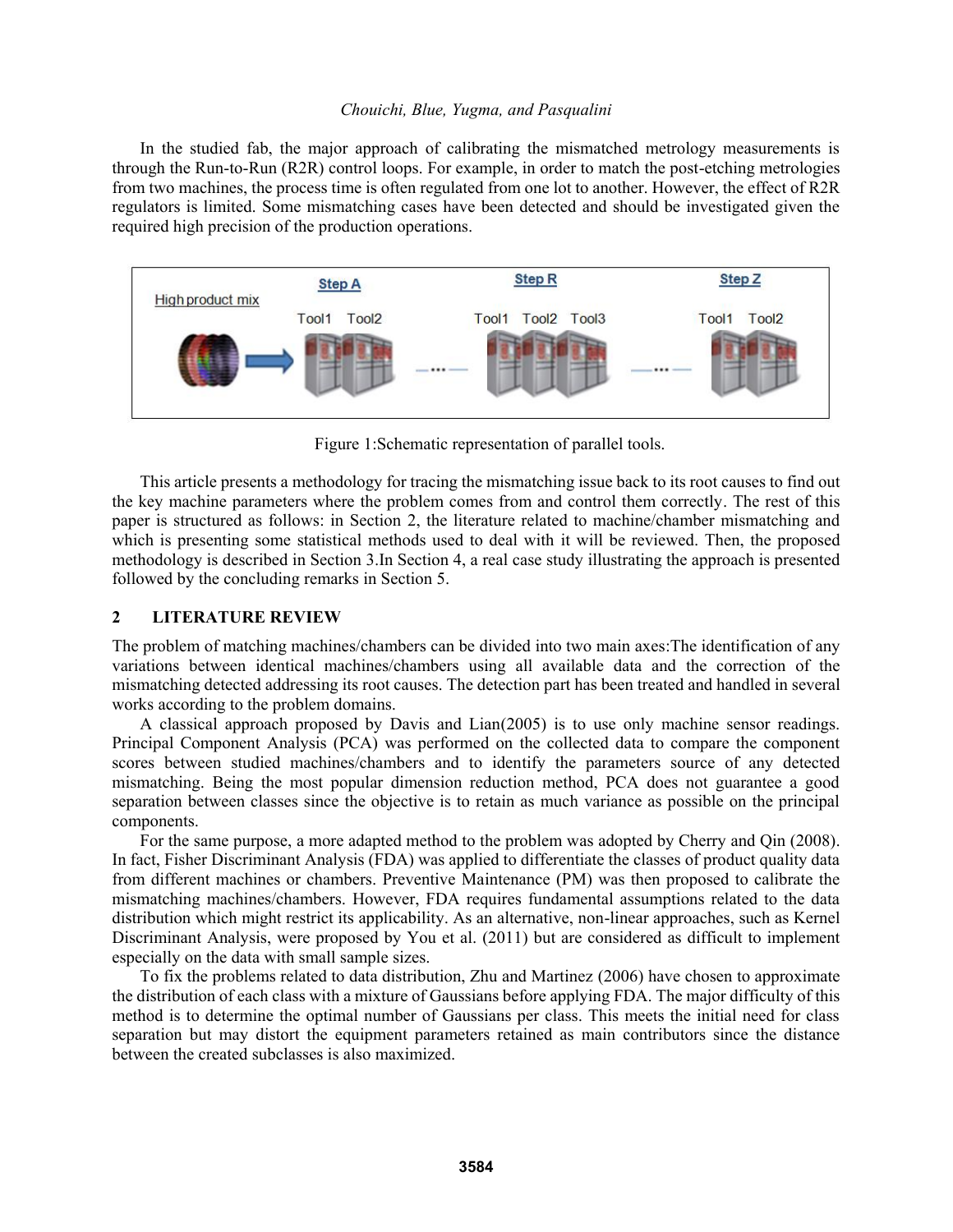Apart from the problem of choosing the right discriminant methods, the limitation of the approaches used lies in considering matching the sensor data as an objective in itself and not a way to ensure a good quality production.

Pan et al. (2012) present results by including measurement data in the analysis. Key variables that best separate the classes of sensor data and that are correlated with product quality are determined using many basic statistical methods, such as F-test, IQR-test and linear regression. However, this remains insufficient given the multi-dimensional nature of the machine/chamber matching process that was clearly explained byJimmy et al.(2014). The matching process usually covers hardware, software, tool sensors, process, metrology, maintenance, end of line electrical test and yield. Due to the hetero-granularities of different data types, it was difficult to consider them all together in such a complex industrial context.

Regarding the second part which treat the correction of detected mismatching,a limited number of works approached it because of its complexity seen thata large number of criteria should be considered before modifying the values of machine parameters.

Jimmy et al.(2014) provide a chamber matching solution which consists of using R2R control to make the states of the chambers closer together.This solution is interesting but cannot be applied directly before modeling the relation between machine parameters and metrology measurements.

The methodology presented in this paper tries to complete the existing state of art in this direction. Its aim is to consolidate all the data that are regularly collected and monitored during the wafers production in order to identify and to control the root causes of any significant mismatches among the machines/chambers.

### **3 METHODOLOGY**

In the studied wafer fab, a wide range of products is manufactured through many production steps. Each step may be performed by similar machines/chambers to optimize and speed up the production process. Quality measurements are taken after most operations to ensure the compliance with the limits set for quality targets.These metrology data are the first indicator of any worry or problem since they are directly linked with the expected features of the wafers and have an impact on the electrical tests made at the end of the process. Parallel machines or chambers should normally yield the same product quality and therefore, any significant difference between the measurement data of these machines/chambers on the same recipe/type of product has to be investigated.

Fault Detection and Classification (FDC) data are usually defined as a collection of sensor readings during a wafer process.Apart from their traditional use for tracking and detecting machine problems, FDC data can be used to compare the operating states of the identical machines/chambers and to detect the root causes of any mismatching related to equipment conditions.

To make a precise and exhaustive study, an R code is developed in order to perform the preprocessing of FDC data. This code is structured as follows: Firstly, a filtering is done to keep only the comparable FDC parameters then the setting ones are centered by subtracting the variable setpoint from each of its initial values to avoid misleading that may occur when comparing the incomparable. The quality of temporal data is verified by finding parameters/steps where the collection was interrupted due to connection break or high speed equipment. Recently, the univariate indicators are calculated based on temporal data across all the retained steps. Once the FDC data are cleaned and pretreated, the parameters are analyzed to identify the ones that best separate the mismatched machines/chambers. Since the process machine/chamber of each wafer is the prior information, the classification problem is supervised. Its objective is twofold: to verify if the classes are well separated and to find the parameters that best describe the differences between the groups.

Given the large number of FDC parameters retained for each analysis, the use of a multivariate classification method is necessary. After testing several methods on multiple datasets ,and according to the nature of the data to be analyzed, Partial Least Squares Discriminant Analysis (PLS-DA) is the classification method chosen to separate the wafers according to their machine/chamber of process. In fact,PLS-DA is a powerful method of classification widely applied in chemistry and medical sciences (Sun 2009). It is a variant of PLS where the response variable Y is categorical to indicate the class of each observation. PLS-DA is known to work well for large data sets with potentially collinear variables, and for small data sets with large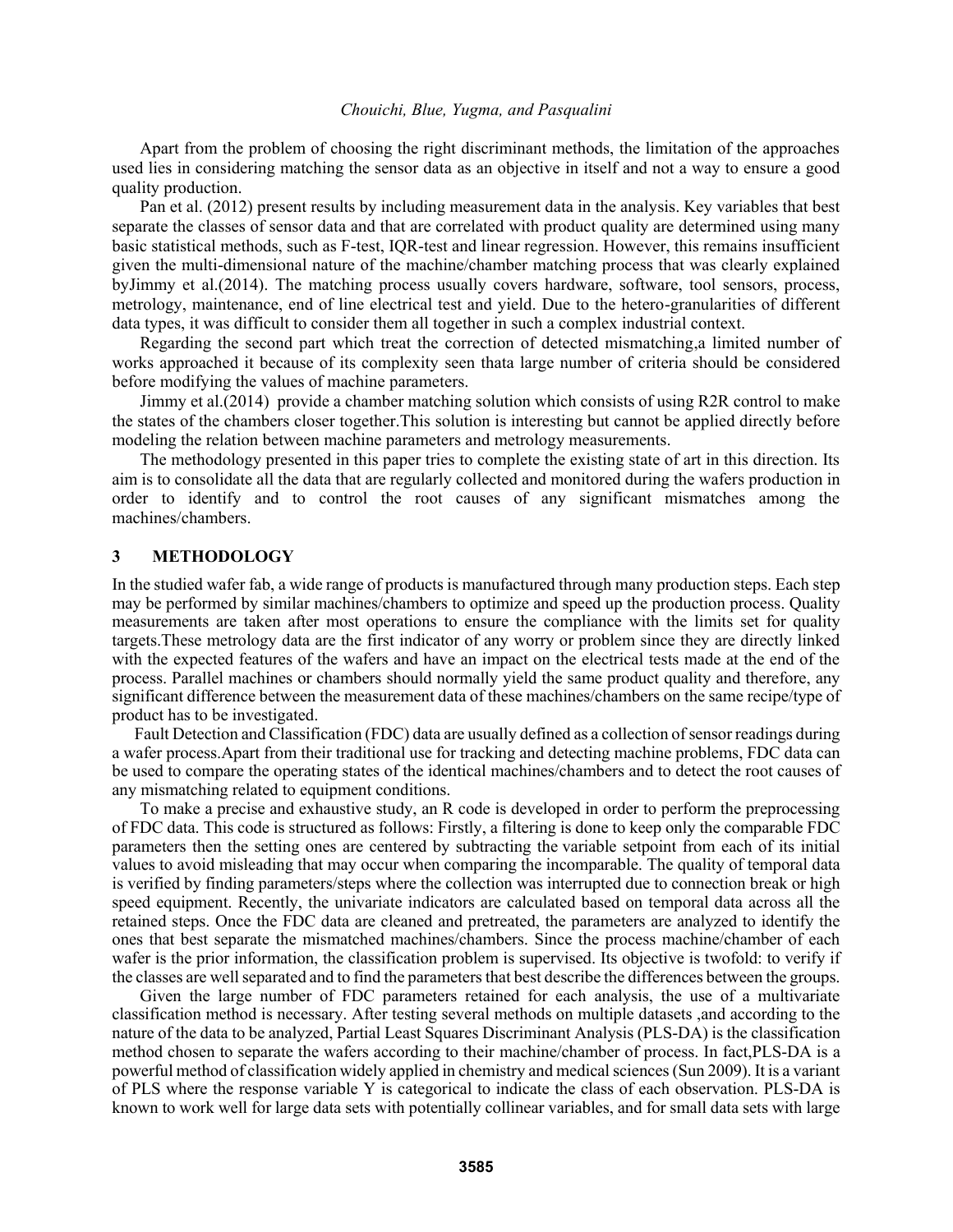amount of variables. Usually, the loadings in PLS-DA indicates the importance of machine parameters in class separation. This can be misleading as it shows only the contribution ofeach variable to the principal components direction. Then, it doesn't take into account the variances of each variable and the correlation between them (Cadima and Jolliffe 2011).

Two variable selection methods, Variable Importance in Projection (VIP) (Farrésa et al. 2015) and Selectivity Ratio (SR) **(**Farrésa et al. 2015) were tested on two different data sets to select the one that identify the most discriminating variables. The VIP measure of the variable j is defined as :

$$
VIP_j = \sqrt{\frac{p \sum_{f=1}^{F} R^2(y, t_f) (\frac{w_{fj}}{||w_f||})^2}{\sum_{f=1}^{F} R^2(y, t_f)}}
$$

where,  $w_{fj}$  is weight of the j<sup>th</sup>predictor variable in component f and  $R^2(y,t_f)$  is fraction of variance in y explained by the component f. The Selectivity Ratio of the variable j is the ratio between the explained and the residual variance for this variable. It turned out that the SR criterion can keep non-significant parameters and neglect other more important ones. This result was derived using the correlation coefficients between the parameters and the discriminating criterion i.e., process chamber as well as the FDC time signals.VIP is therefore retained and calculated for each parameter on the basis of the PLS-DA results. The parameters having a VIP greater than 1 are the more relevant ones to explain the response variable variations.

Once mismatched FDC parameters between identical machines /chambers are identified, the next step is to adjust them in order to ensure a good matching level. The difficulty of this step lies in the fact that only the direct FDC parameters can be adjusted. Any modification made impact both the indirect parameters and the measurement data. The mismatching correction is therefore critical considering the need to take into consideration the link existing between all available data.

The idea is to model the relationship between the measurement data and the FDC parameters for the identical machines/chambers, then find the best recipe for both matching the FDC parameters previously selected using the VIP criterionand meeting the target for each measured parameter. In this paper, we will rather focus on the modeling part. Since we do not know the nature of the link between the FDC parameters and the measurement data, two regression methods have been tested: Elastic NET(Zou and Hastie2004)and Support Vector Regression(SVR)(Awad and Khanna 2015).

Elastic Net is a linear regression which allows both to select the variables to be introduced into the model by penalization and to circumvent the collinearity problem even with a large number of explanatory variables or predictors. If the linear equation has the following form :

$$
Y = bX + e
$$

The criteria to minimize is  $\cdot$ 

$$
\sum_{i=1}^{n} (y_i - \sum_{j=1}^{p} x_{ij} b_j)^2 + \lambda (\alpha \sum_{j=1}^{p} b_j)^2 + \lambda (1 - \alpha) \sum_{j=1}^{p} |b_j|)
$$

where,  $\alpha \in [0, 1]$  and  $\lambda$  a positive parameter.

Support Vector Regression (SVR) is a non-parametric technique that allows the construction of a nonlinear model using kernel function. The SVR model has the following form :

$$
Y_i = W k(x_i, x) + b
$$

where,  $k(x<sub>i</sub>,x)$  is the kernel function. One of the most popularfunctions is radial basis which is expressed as:

$$
k(x, x') = e^{-\frac{||x - x'||^2}{2\partial^2}}
$$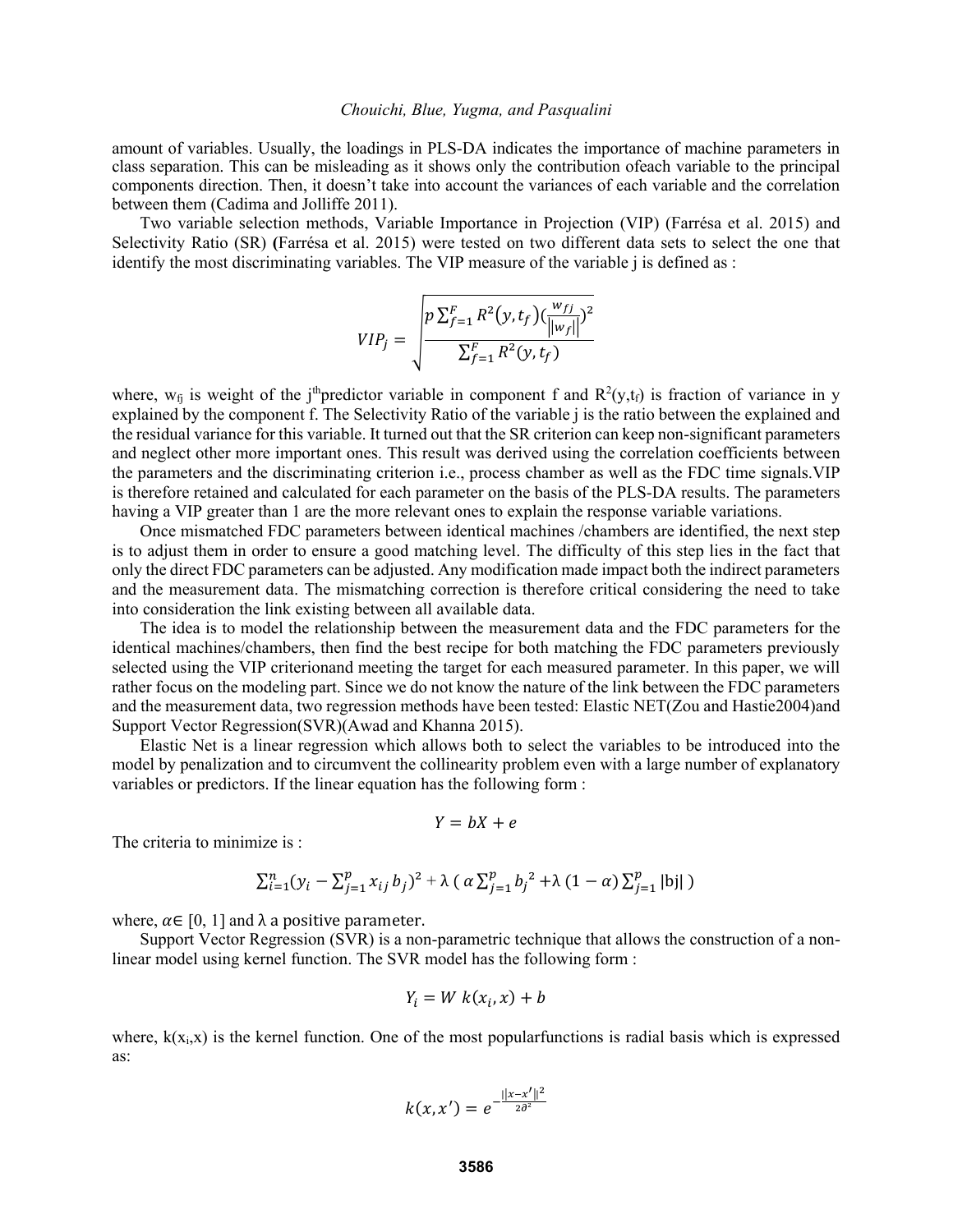where,  $\partial$  is a free parameter.

Two models will be realized: Thefirst one to link the direct FDC parameters with the measurement data and the second one to link the indirect FDC parameters to the direct ones. Some indirect parameters can be affected by the wear of the parts. The duration since the last maintenance operations realized on the machine/chambers will be introduced in the model

# **4 INDUSTRIAL CASE STUDY:**

A real case study will be conducted to illustrate the approach introduced in the previous sections of this paper.An operation from the etch workshop is chosen due to its criticality and its impact on the whole production process. The tool responsible for carrying out this operation will be noted EQ. It's composed of three identical chambers CH1, CH2 and CH3. After the etching operation, two important parameters are measured, the thickness after etching (TH) and the dimensions of the small patterns on the wafer called Critical Dimensions (CD).The sensor data of 650 samples processed in the three chambers (EQ-CH1,EQ-CH2,EQ-CH3) were retrieved. The FDC univariate indicators across all the critical steps were calculated based on temporal data via a developed R code. In total, we get 105 summarized indicators.

# **4.1 Application of Discriminant Analysis on FDC data**

The first part of this approach as explained previously is to detect the machine/chamber mismatching using FDC data. In fact, the discriminant method PLS-DA is applied to the FDC calculated indicators to detect if there is a significant difference between the classes, determined in this case by the process chamber of each sample. The number of components used in this method was chosen by minimizing both the overall error and the Balanced Error Rate. Figure 2 displays the results of applying PLS-DA to the three chambers. Each wafer, represented by the 105 univariate indicators is projected into the subspace based on the first two PLS components that explain 41 % of the total variability. As can be seen in Figure2, the chambers are clearly separated, especially by the first component. The key parameters retained using the VIP criterion are listed in Table 1.

# **4.2 The Construction of the Regression Models**

The parameters given in the Table 1 are those that must be matched between these similar chambers. They can be either direct ones i.e., that are settled at the beginning of the operation respecting the associated recipe and have an impact on measurement data, or indirect ones i.e., that can be viewed as the responses from the configuration of the direct ones and may dependent on parts wear. The proposed procedure is presented in Figure 3. In fact, Virtual Metrology technique will be used to predict wafer's characteristics based on sensor data. Existing links between machine parameters i.e., direct and indirect ones, will be also modeled. The regression analysis results are used to evaluate the impact of matching the discriminating parameters, retained using VIP, on metrology measurements. The overall objectif is to adjust the recipe settings in a way thatmaintain the classical R2R control aim i.e., keeping the process output as much closer as possible to the target, while taking into account the new constraint of matching machine/chamber parameters.

The first critical step preceding the matching is then to model, for each chamber studied, the links between the FDC parameters and the measurement data, taking into account the chambers conditions.

In this section, and given the similarity of the approach, we will only focus on one of the three studied chambers (EQ-CH1) and we will try to model the impact of the direct FDC parameters on both the indirect FDC parameters and the thickness measured after etching (TH).

The most important and the most critical model to build is the one that links the TH with the direct FDC parameters. We have introduced in the model the process time of the step which is regulated with an R2R loop since the other steps all have a fixed time. As explained previously,the quality of the predictions obtained using two regression methods i.e.,Elastic Net and Support Vector Machine (SVR) with a radial basis kernel function,was compared using two different measures: Mean Absolute Deviation (MAD) and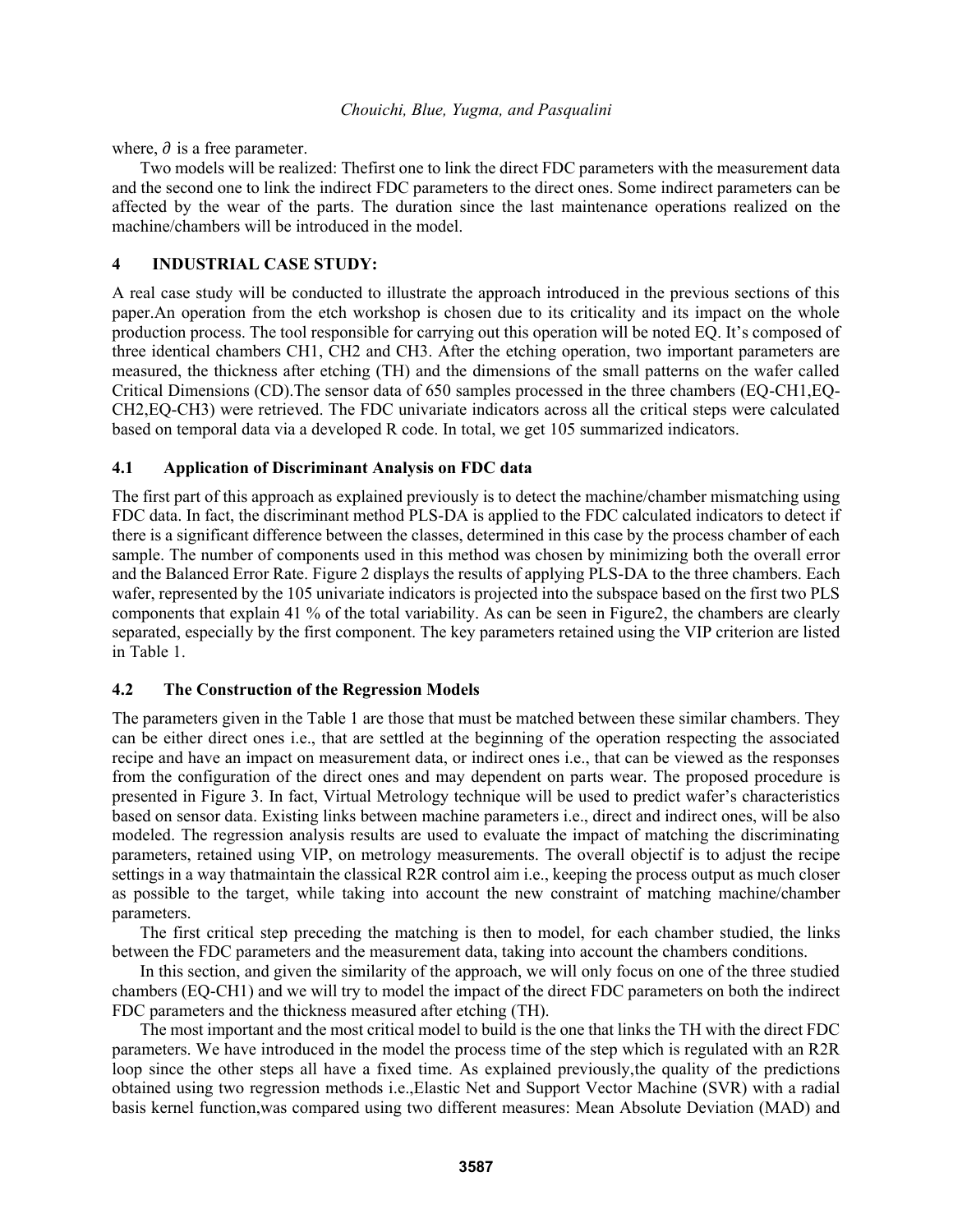Mean Absolute Percentage Error (MAPE).It turned out that good fitting modelisthe one build using SVR as shown in Table 2.

Apart from the classical validation of the model,another industrial validation is required. Indeed, it must be verified that the regression obtained has a meaning from the physical point of view.According to the experience of some process engineers, TH is only impacted by some steps of the operation. However, the model makes others out as main contributors. But this is possible given the link between the steps and the impact that any step can have on the following.

Regarding the indirect parameters, a simple linear regression was sufficient to build a first logical model since we already know the direct parameters impacting each indirect parameter.For example, the temperature received must depend primarily on the set temperature and other unknown parameters that were determined in the model. The calculation shows a good Root-Mean-Square Error (RMSE) of 0.1.

Once the regression models are built for all machines/chambers studied, the values of direct FDC parameters identified as source of mismatching are progressively varied, while respecting the limits of each recipe, and the impact that it generates on metrology data and indirect FDC parameters is quantified. This makes it possible to evaluate the necessary adjustments in production recipe tobring the FDC parameters of identical machines/chambers closer while keeping the measured parameters on target.



Figure 2:Scatter plot of the three chambers after projection onto the first two PLS components.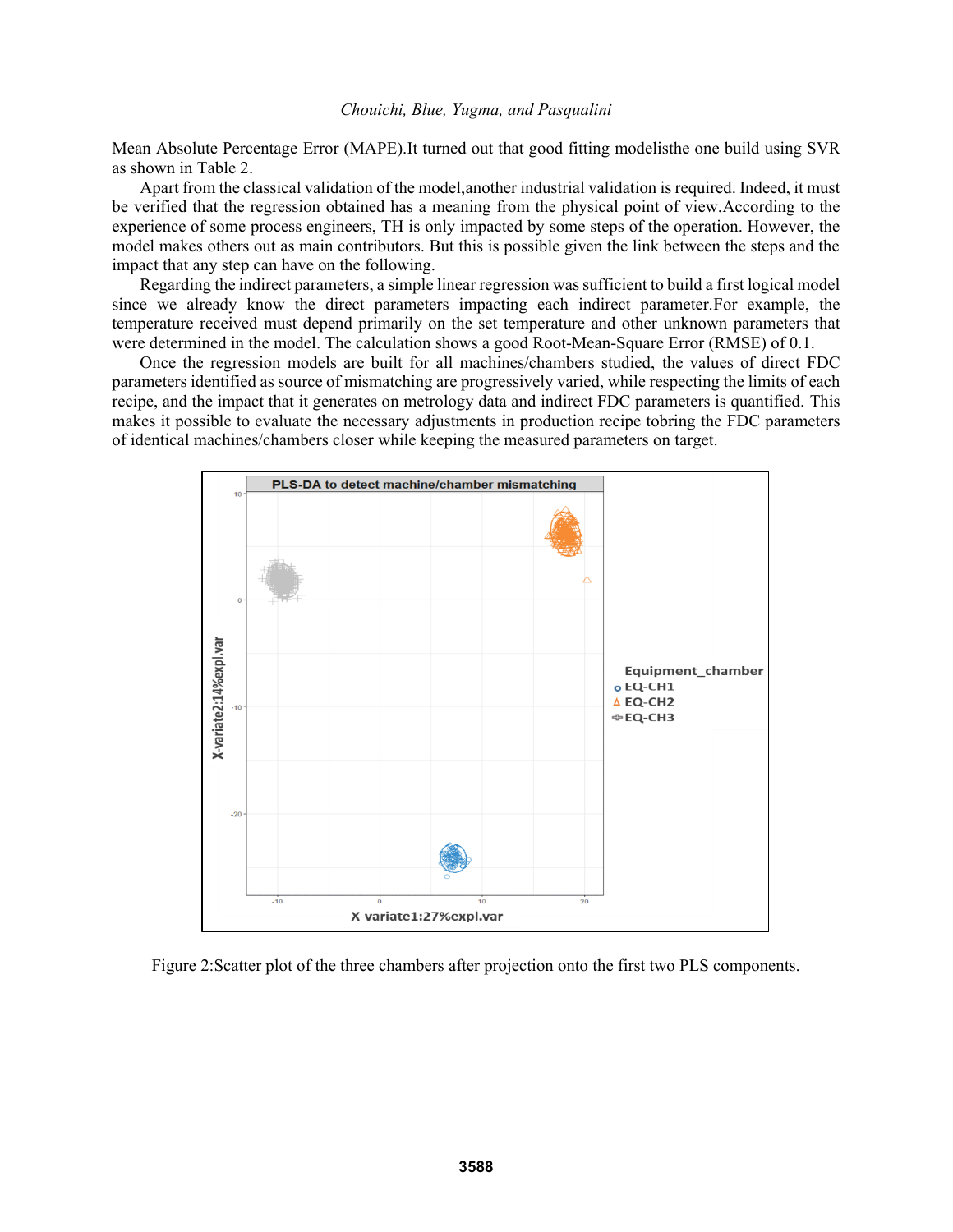| <b>Parameters</b>                     | <b>VIP</b> | <b>Parameters</b>                           | VIP   |
|---------------------------------------|------------|---------------------------------------------|-------|
| mean 11 Flow MFC N2 500               |            | 1,897 mean 4 Pressure ProcessManometer      | 1,749 |
| mean_4_Flow_MFC_CF4_200               |            | 1,897 mean_14_Pressure_HeBackside_OuterZone | 1,749 |
| mean 11 Flow MFC AR 1000              |            | 1,897 mean 3 Pressure HeBackside OuterZone  | 1,749 |
| mean 14 Flow MFC CO 500               |            | 1,897 mean 11 Pressure HeBackside OuterZone |       |
| mean 3 Flow MFC C4F6 50               |            | 1,897 mean 11 Pressure HeBackside InnerZone |       |
| mean 3 Flow MFC CF4 200               |            | 1,897 mean 4 Pressure HeBackside OuterZone  |       |
| mean 11 Flow MFC C4F8 50              |            | 1,897 mean 7 Pressure ProcessManometer      | 1,748 |
| mean 14 Flow MFC C4F8 50              |            | 1,897 mean 3 Pressure ProcessManometer      | 1,748 |
| mean_14_Flow_MFC_AR_1000              |            | 1,897 mean 14 Power RF2MHzGen Delivered     |       |
| mean 4 Flow MFC C4F6 50               |            | 1,897 mean_7_Power_RF27MHzGen Delivered     |       |
| mean 4 Pressure HeBackside InnerZone  |            | 1,791 mean 11 Power RF27MHzGen Delivered    | 1,625 |
| mean 7 Pressure HeBackside InnerZone  |            | 1,791 mean_14_Power_RF27MHzGen_Delivered    | 1,622 |
| mean 3 Pressure HeBackside InnerZone  |            | 1,791 mean_7_Flow_MFC_O2_2000               |       |
| mean 3 Power RF60MHzGen Delivered     |            | 1,778 mean 11 Flow MFC Tuning 02 10         |       |
| mean 7 Pressure HeBackside OuterZone  |            | 1,749 mean_14_Flow_MFC_O2_20                | 1,61  |
| mean 14 Pressure HeBackside InnerZone |            | 1,749 mean 14 Flow MFC N2 500               | 1,607 |

Table 1:The key parameters that separate the chambers selected using the VIP criterion.

Table 2: The evaluation of prediction quality of two regression methods using MAD and MAPE metrics.

| Methods/Measures                    | MAD  | <b>MAPE</b> |
|-------------------------------------|------|-------------|
| <b>Elastic Net</b>                  | 0.62 | 1.57        |
| <b>Support Vector</b><br>Regression | 0.26 | 0.44        |



Figure 3:Proposed procedure to control machine/chamber matching.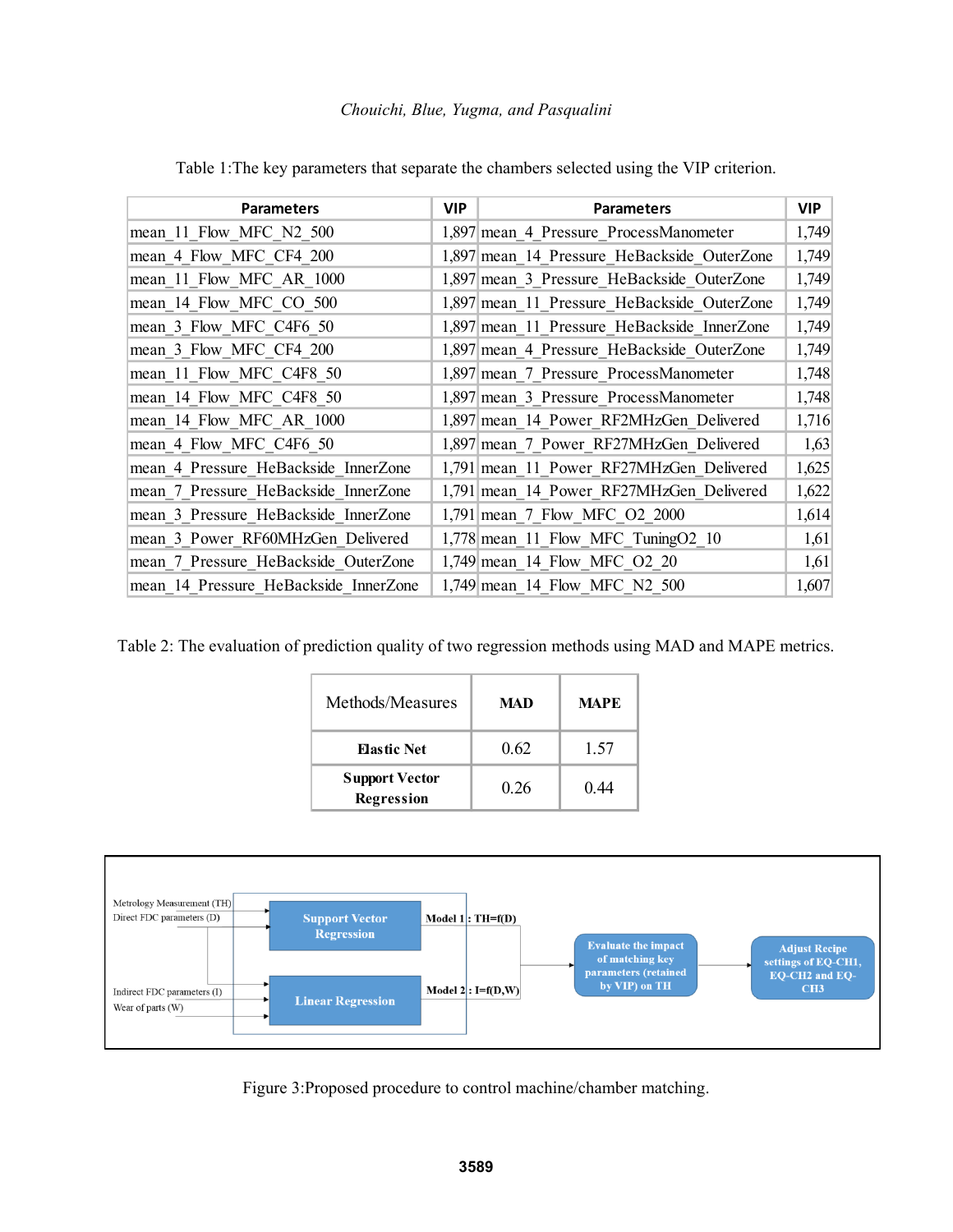### **5 CONCLUSION**

In this paper, we identify the key FDC parameters that should be controlled in order to reduce the studied etching process variability. We also build up the models to quantify all the existingcausal relationship between the metrology measurements and the FDC parameters.The originality of the work comes from proposing a methodology that combine all data sources, usually used separately, in order to control process deviation in semiconductor manufacturing. Many statistical methods are applied on real fab datain a complex context as the objective is to adjust production recipes to ensure the matching of both machine parameters and process outputs between identical machine/chambers.This therefore requires a lot of precision in the results provided to be really exploited in fab. The ongoing work is then to validate these built models to ensure their compatibility with the industrial and physical side.

# **REFERENCES**

- You, D., C. Hamsici, and M. Martinez. 2011. "Kernel Optimization in Discriminant Analysis." *IEEE Transactions on Pattern Analysis and Machine Intelligence* 33(3):631–638.
- Sun, D. W. 2009. *Infrared Spectrometry for Food Quality and Control*. Dublin: Academic Press.
- Davis, M. F., and L. Lian. 2007. *Method for Automatic Determination of Semiconductor Plasma Chamber Matching and Source of Fault by Comprehensive Plasma Monitoring*. United States Patent: US 7169625 B2.
- Cherry, G., and S. J. Qin. 2008. "Fisher Discriminant Analysis for Semiconductor Batch Tool Matching." In *Proceedings of International Federation of Automatic Control*, July 6<sup>th</sup>-11<sup>th</sup>, Seoul, Korea, 9144-9148.
- Zou, H., and T. Hastie. 2005. "Regularization and Variable Selection via the Elastic Net." *Journal of the Royal Statistical Society Series B* 67(2):301–320.
- Cadima, J., and T. Jolliffe. 2011. "Loading and Correlations in the Interpretation of Principle Components." *Journal of Applied Statistics* 22(2):203–214.
- Moyne, J., M. Yedatore, J. Iskandar, P. Hawkins, and J. Scoville. 2014. "Chamber Matching Across Multiple Dimensions." In *Proceedings of the 25th Annual SEMI Advanced Semiconductor*  Manufacturing Conference, May 19<sup>th</sup>-21<sup>st</sup>, Saratoga Springs, USA, 86–91.
- Awad, M., and R. Khanna. 2015. "Efficient Learning Machines." Berkeley, California: Apress.
- Farrésa, M., Y. Platikanova, L. Tsakovskib, and R.Taulera. 2015. "Comparison of the Variable Importance in Prediction (VIP) and of the Selectivity Ratio (SR) Variable Selection Methods in the Analysis of Three Different Data Sets." *Journal of Chemometrics* 29(10):528-536*.*
- Zhu, M., and M. Martinez. 2006. "Subclass Discriminant Analysis." *IEEE Transactions on Pattern Analysis and Machine Intelligence* 28(8):1274 –1286.
- Pan, T., D. S.-H. Wong, and S. Jang. 2012. "Chamber Matching of Semiconductor Manufacturing Process Using Statistical Analysis." *IEEE Transactions on Systems, Man, and Cybernetics - Part C: Applications and Reviews* 42(4):571–576.

# **AUTHOR BIOGRAPHIES**

**AABIR CHOUICHI** is a PhD student in Department of Manufacturing Sciences and Logistics at École des Mines de Saint-Étienne in partnership with STMicroelectronics Crolles. After obtaining an industrial engineering degree, she starts a thesis in January 2017 to work on the chamber/machine mismatching issue in semiconductor industry. As the corresponding author, his email address is aabir.chouichi@emse.fr.

**JAKEY BLUE** is Associate Professor of Department of Manufacturing Sciences and Logistics at École des Mines de Saint-Étienne, France. He received his Ph.D. in Mechanical Engineering from National Taiwan University, Taiwan in 2010. His current research interests include statistical data mining, demand planning and forecasting, object-oriented modeling and implementation, and, in particular, the applications